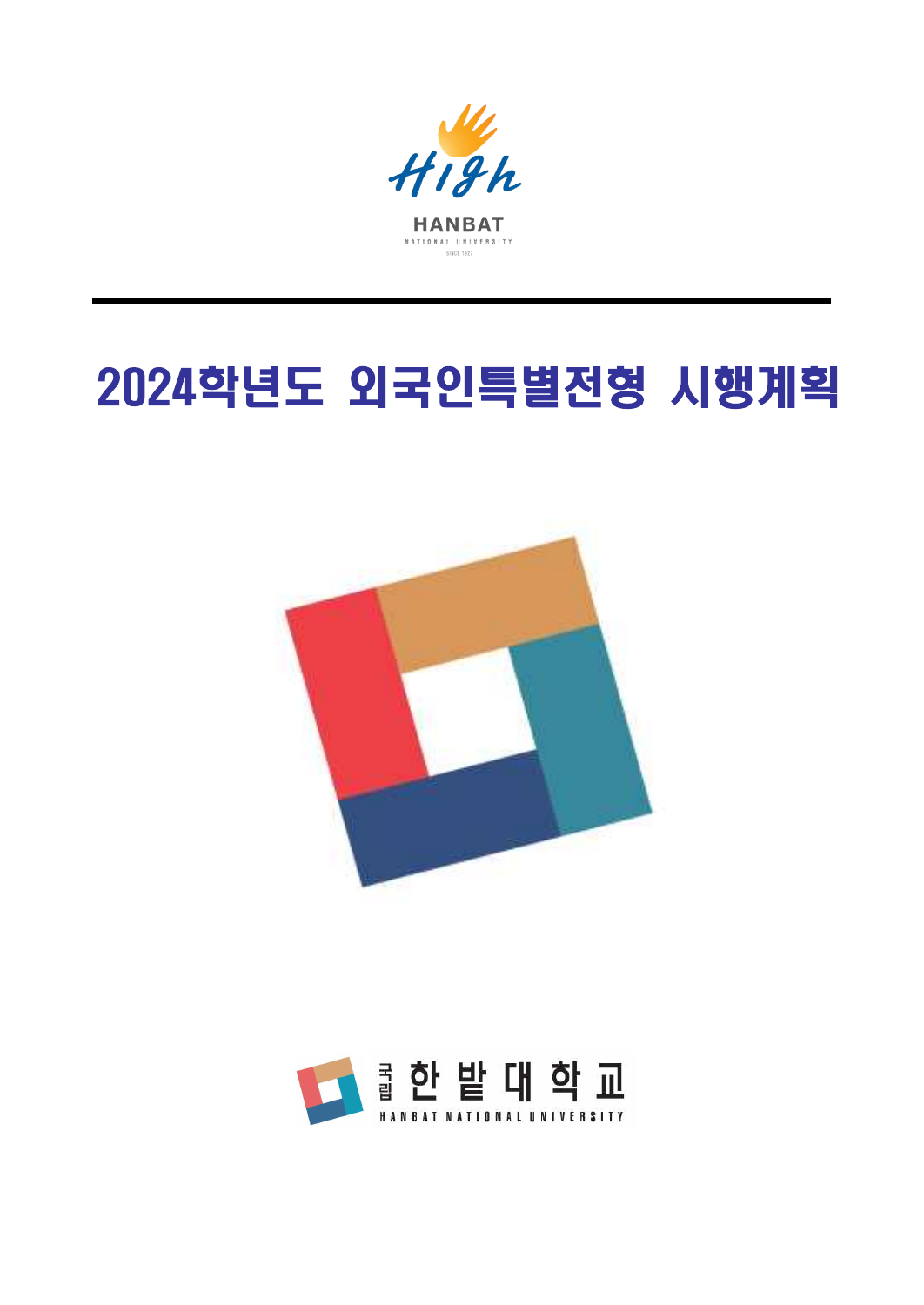본 대학입학전형 시행계획은 추후 대교협 심의 결과나 본교의 정원 조정 및 입시관리위원회의 결정에 따라 변경될 수 있으니, 본교를 지원할 경우 반드시 확정 공지된 모집요강을 확인하기 바랍니다.

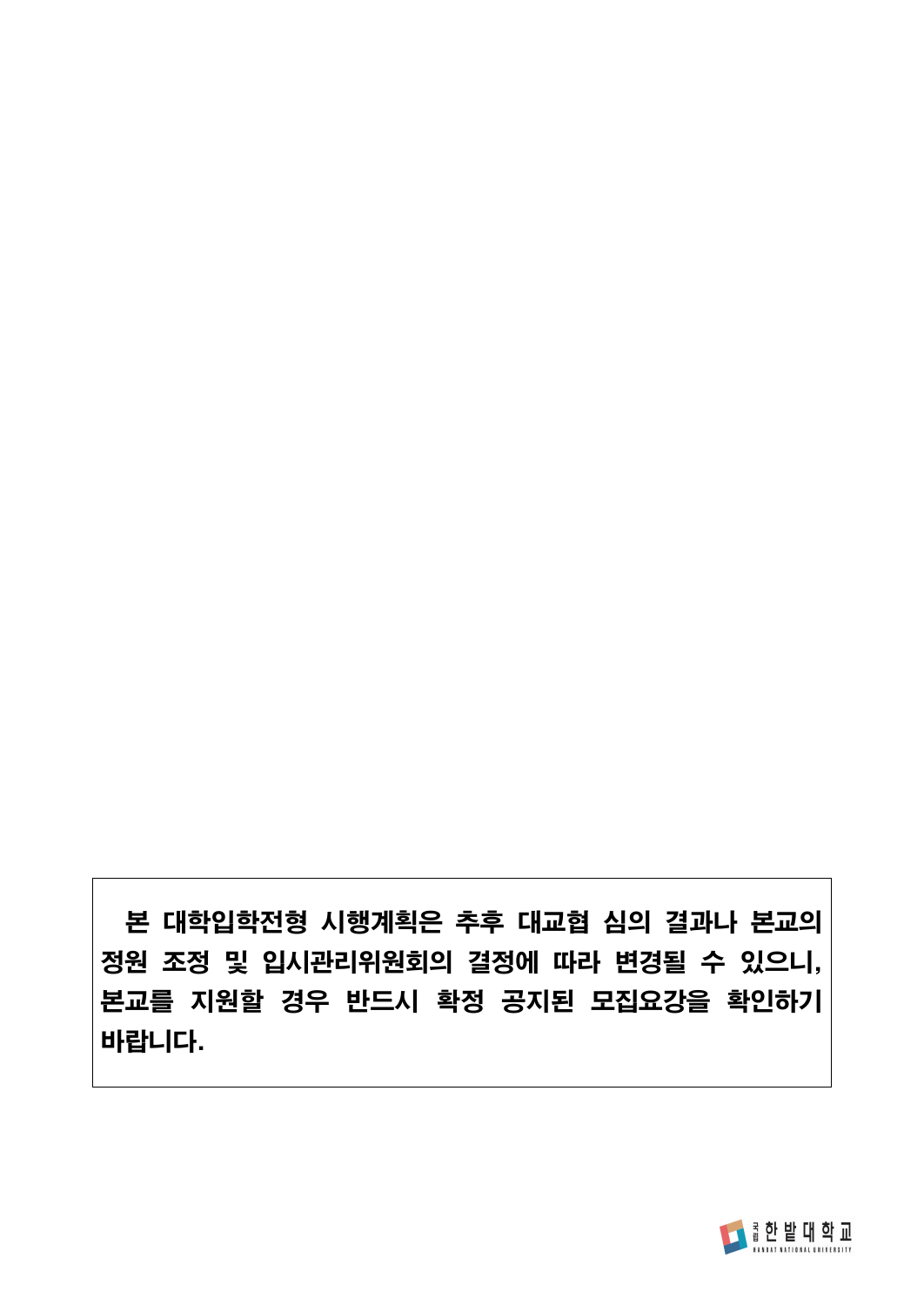### Ⅰ. 지원자격

### **◎ 기본요건**

- 「고등교육법 시행령」 제29조제2항제6호에 따른 부모가 모두 외국인인 외국인 ※ 복수국적자 제외
	- ※ 학생이 우리나라 고교과정과 상응하는 교육과정을 시작하기 전에 부모와 학생 모두가 외국국적을 취득한 경우 인정

#### **◎ 기본 학력기준**

 **•** 외국에서 우리나라 초ㆍ중등교육에 상응하는 교육과정을 전부 이수하고, 고등학교 졸업(예정)자 또는 이와 동등 학력을 소지한 자

#### **◎ 어학 능력기준(아래 각 호의 어느 하나에 해당하는 자)**

- **• (한국어능력시험 능력기준)** 한국어능력시험(TOPIK) (이하 'TOPIK'이라 함) 3급 이상 소지자 **또는** 본교 국제교류원에서 한국어연수과정(이하 '본교 TOPIK'이라 함) 이수 후 실시하는 본교 TOPIK 3급 이상의 성적을 취득한 자
- **• (영어능력시험 능력기준)** 공인영어능력 IELTS 5.5이상 또는 토플 iBT 75점 이상 소지자**이면서** TOPIK 2급 이상 소지자

※단, 영어를 모국어로 사용하는 국가의 국적 소지자는 공인영어능력 기준을 충족한 것으로 간주함.

**-** 서류제출 마감일 기준 2년 이내 취득성적만 인정

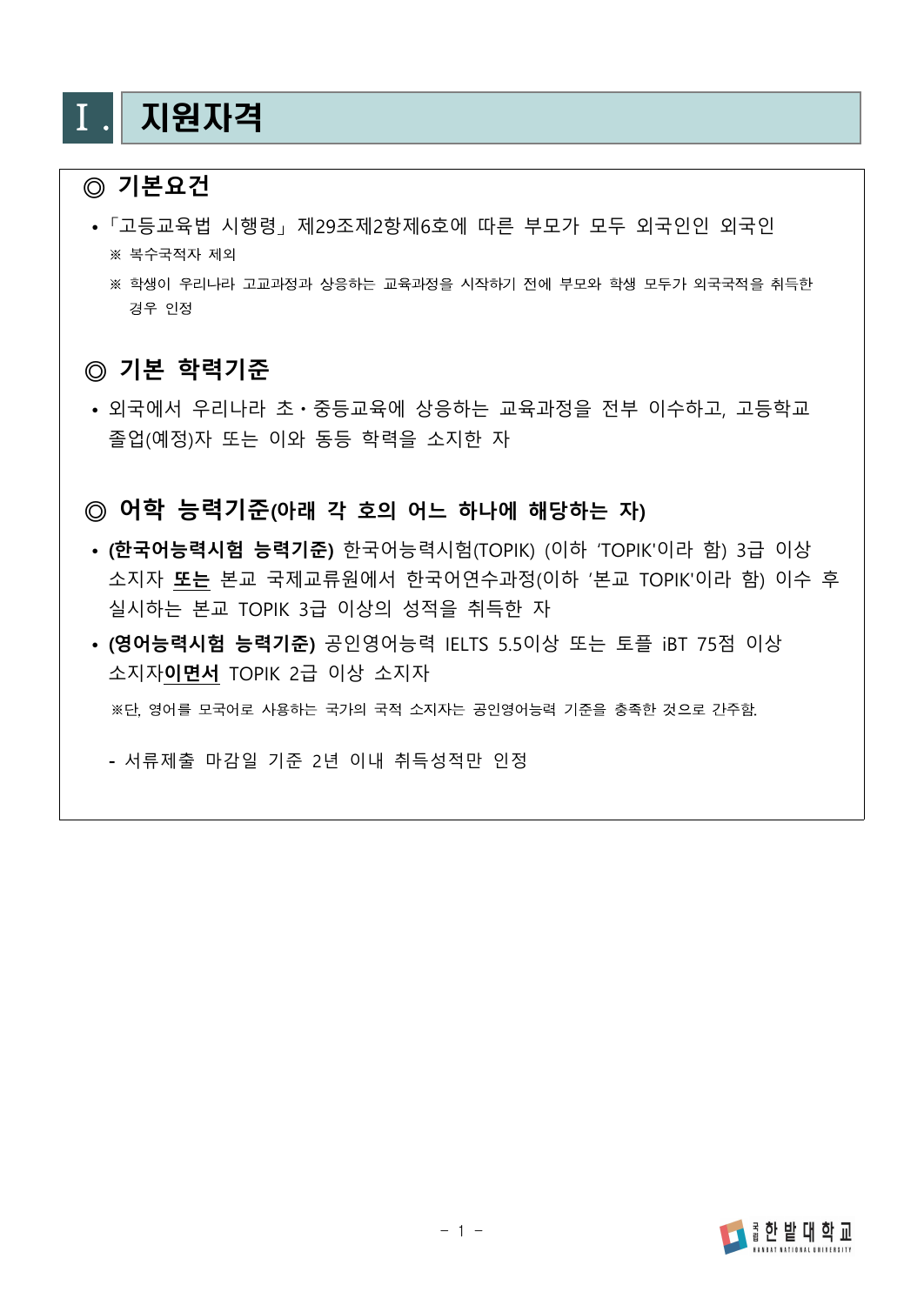# Ⅱ. 모집단위 및 모집인원

| 계열                                   | 단과대학                                                                   | 모집단위                                                                                                                                                                                                                                                                                                                                                                                                   | 모집인원               |
|--------------------------------------|------------------------------------------------------------------------|--------------------------------------------------------------------------------------------------------------------------------------------------------------------------------------------------------------------------------------------------------------------------------------------------------------------------------------------------------------------------------------------------------|--------------------|
|                                      | 공과대학<br>(College of<br>Engineering)                                    | 기계공학과<br>(Department of Mechanical Eng.)<br>산업경영공학과<br>(Department of Industrial and Management Eng.)<br>설비공학과<br>(Department of Building and Plant Eng.)<br>신소재공학과<br>(Department of Advanced Materials Eng.)<br>창의융합학과<br>(Department of Creative Convergence Eng.)<br>화학생명공학과<br>(Department of Chemical and Biological Eng.)<br>모바일융합공학과<br>(Department of Mobile Convergence Eng.)<br>인공지능소프트웨어학과 | 모집단위 총원 내에서        |
| 공학<br>(Engineering)                  | 정보기술대학<br>(College of<br>Information<br>Technology)                    | (Department of Artificial Intelligence (AI) Software)<br>전기공학과<br>(Department of Electrical Eng.)<br>전자공학과<br>(Department of Electronic Eng.)<br>정보통신공학과<br>(Department of Information and Communication Eng.)<br>지능미디어공학과<br>(Department of Intelligence Media Eng.)<br>컴퓨터공학과<br>(Department of Computer Eng.)                                                                                       |                    |
| 디자인                                  | 건설환경조형대학<br>(College of<br>Construction,<br>Environment<br>and Design) | 건설환경공학과<br>(Department of Civil and Environmental Eng.)<br>건축공학과<br>(Department of Architectural Eng.)<br>건축학과(5년제)<br>(Department of Architecture<br>(B.Arch. 5-year program)<br>도시공학과<br>(Department of Urban Eng.)<br>산업디자인학과<br>(Department of Industrial Design)                                                                                                                                  | 00명 선발<br>(입학정원 외) |
| (Design)                             |                                                                        | 시각·영상디자인학과<br>(Department of Visual Communication & Media Design)<br>공공행정학과<br>(Department of Public Policy)                                                                                                                                                                                                                                                                                           |                    |
| 인문<br>(Humanities)                   | 인문사회대학<br>(College of<br><b>Humanities</b><br>and Social<br>Science)   | 영어영문학과<br>(Department of English Language and Literature)<br>일본어과<br>(Department of Japanese)<br>중국어과<br>(Department of Chinese)                                                                                                                                                                                                                                                                       |                    |
| 경상<br>(Business<br>and<br>Economics) | 경상대학<br>(College of<br>Business and<br>Economics)                      | 경제학과<br>(Department of Economics)<br>융합경영학과<br>(Department of Business Administration)<br>회계학과<br>(Department of Accounting)                                                                                                                                                                                                                                                                           |                    |